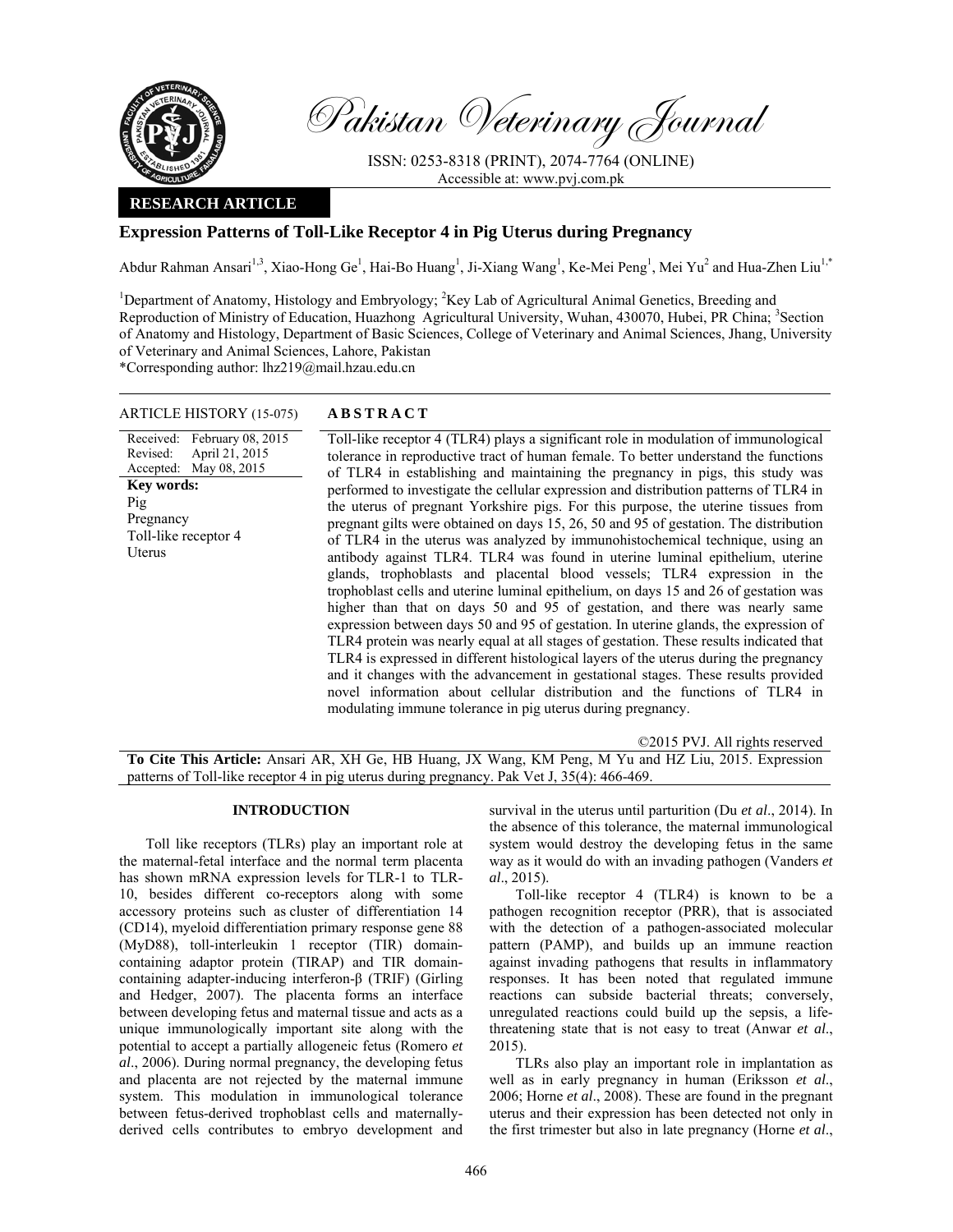2008). It is described that trophoblast cells have shown TLR2 and TLR4 expressions (Holmlund *et al*., 2002; Ma *et al*., 2007). Moreover, TLR2 and TLR4 expressions are also reported in the amniotic epithelium in the pregnant woman. Furthermore, spontaneous labor at term or preterm is related with high expressions of TLR2 and TLR4 proteins and mRNA in the chorioamniotic membranes. These findings suggest that the innate immune system has a significant role in parturition (Kim *et al*., 2004; Romero *et al*., 2006). The existence of TLR4 in female reproductive system has been reported at mRNA level in human (Pioli *et al*., 2004), bovine (Herath *et al*., 2006) and pig (Linton *et al*., 2008). Accordingly, it suggests that the pregnancy of mammals is closely related to uterine TLR4 levels.

It is also known that the placenta of pig has different structure than that of the human and mouse, consequently, the uterine endometrium in porcine may have some special physiological measures during pregnancy (Su *et al*., 2014).

Taken together, human and other mammalian uterine cell lines express several TLR genes. However, the function of TLR4 in pregnancy is poorly known in the pig. Moreover, the information about the cellular distribution of TLR4 in pregnant pig uterine tissue is scarce. So, the present study was performed to compare the expression patterns of TLR4 protein in the pig uterus and to explore its potential role in mediating innate immunity at different gestational stages during pregnancy.

#### **MATERIALS AND METHODS**

This experiment was performed according to protocols approved by Animal Care and Use Committee for Biological Studies, Hubei Province, PR China.

**Animals:** In total, 12 pure-bred Yorkshire gilts were purchased from Pig Breeding Farm of Huazhong Agricultural University, and reared under conventional housing conditions. They were divided into four groups depending on the stage of the gestation i.e. 15, 26, 50 and 95 days, with three animals in each group.

**Tissue collection and preparation:** Immediately after slaughtering of pregnant pigs, the uteri were harvested and transported in an ice-box to the laboratory, where they were dissected longitudinally. Three healthy implantation sites were sampled per gilt. The samples (tissues from pregnant uterine wall) were fixed in 4% paraformaldehyde-0.1M phosphate for 24h for immunohistochemical examination.

**Immunohistochemical staining:** The localization of TLR4 protein in uterine tissues by immunostaining was accomplished by following our previously described method (Huang *et al.,* 2014), using the primary rabbit anti-TLR4 antibody (BA1717; Boster, China). In brief, 4 µm tissue sections were cut and then mounted on polylysine-coated slides. After deparaffinization and rehydration, the slides were treated with  $3\%$  H<sub>2</sub>O<sub>2</sub> for 10 minutes. After antigen retrieval in citrate acid buffer (pH 6.0), the sections were treated with 5%BSA (SV0002 rabbit IgG kit; Boster, China) for 10 minutes and then

incubated with the diluted TLR4 antibody with 100-fold concentration overnight at 4°C. All slides were washed in PBS and then incubated with horseradish peroxides (HRP) conjugated anti-rabbit IgG (SV0002-rabbit IgG kit; Boster, China) for 30 minutes at 37°C. The slides were stained with 3,3'-diaminobenzidine (DAB) (AR1022; Boster, China) and counterstained with hematoxylin for 10 seconds. In the same way, negative control sections were incubated with PBS instead of the primary antibody.

**Quantification of immunohistochemical staining:** The protein expression of TLR4 as obtained with positive immuno-staining was examined by light microscope (BH-2; Olympus, Japan). Three sections of each implantation site were taken, and 10 horizons were intercepted randomly in different tissue regions (uterine epithelium and uterine gland) under 20 high-power fields. The density mean value of the TLR4 expression was calculated using a computerized image analysis program, Image-Pro Plus version 6.0 (Media Cybernetics, USA). Finally, the graphic representations were performed with Prism software 5.0 (GraphPad Software, Inc., San Diego, USA).

**Statistical analysis:** The data are shown as mean±SD, and the significant difference was analyzed using SPSS 17.0 with one-way ANOVA for group comparisons.

### **RESULTS**

**Distribution pattern of TLR4 expression:** Under light microscope, the positive expression products of TLR4 appeared brown-yellow and the nucleus was blue. TLR4 was observed in different layers of the uterine tissue at different gestational stages (Fig. 1). TLR4 was localized in the endometrial glandular epithelial cells (UG) at all stages (15, 26, 50, 95 days). It was strongly detected in the endometrial luminal epithelium (LE) only on 15 and 26 days of gestation and weakly expressed on 50 and 95 days of gestation. The trophoblast cells (Tr) also expressed TLR4 on days 15 and 26 (Fig. 1-A, B), but the expression was absent in these cells on days 50 and 95 (Fig. 1-C, D). Moreover, the expression of TLR4 in endometrial luminal epithelium was higher than that on trophoblasts on days 15 and 26 of gestation. Furthermore, slight positive immunostaining was also observed in the walls of placental vessels, indicating the expression of the TLR4 in blood vessels of the placenta (Fig. 1-E).

**Semi-quantitative analysis of TLR4 expression:** The expression of TLR4 protein decreased with the advancement of gestational stage in the maternal-fetal interface (Fig. 2). The expression of TLR4 localized at the maternal-fetal interface on days 15 and 26 was higher as compared with that on days 50 and 95 of gestation (P<0.05), however it did not differ between gestational days 50 and 95 ( $P \ge 0.05$ ) or in other words, TLR4 protein was nearly equally expressed at days 50 and 95 of gestation (Fig. 2). Conversely, the expression of TLR4 protein was detected nearly in equal amount in uterine glands at all gestational stages (15, 26, 50, 95 days), or in other words, the differential expression of TLR4 localized in uterine gland was not statistically significant (P≥0.05) (Fig. 2).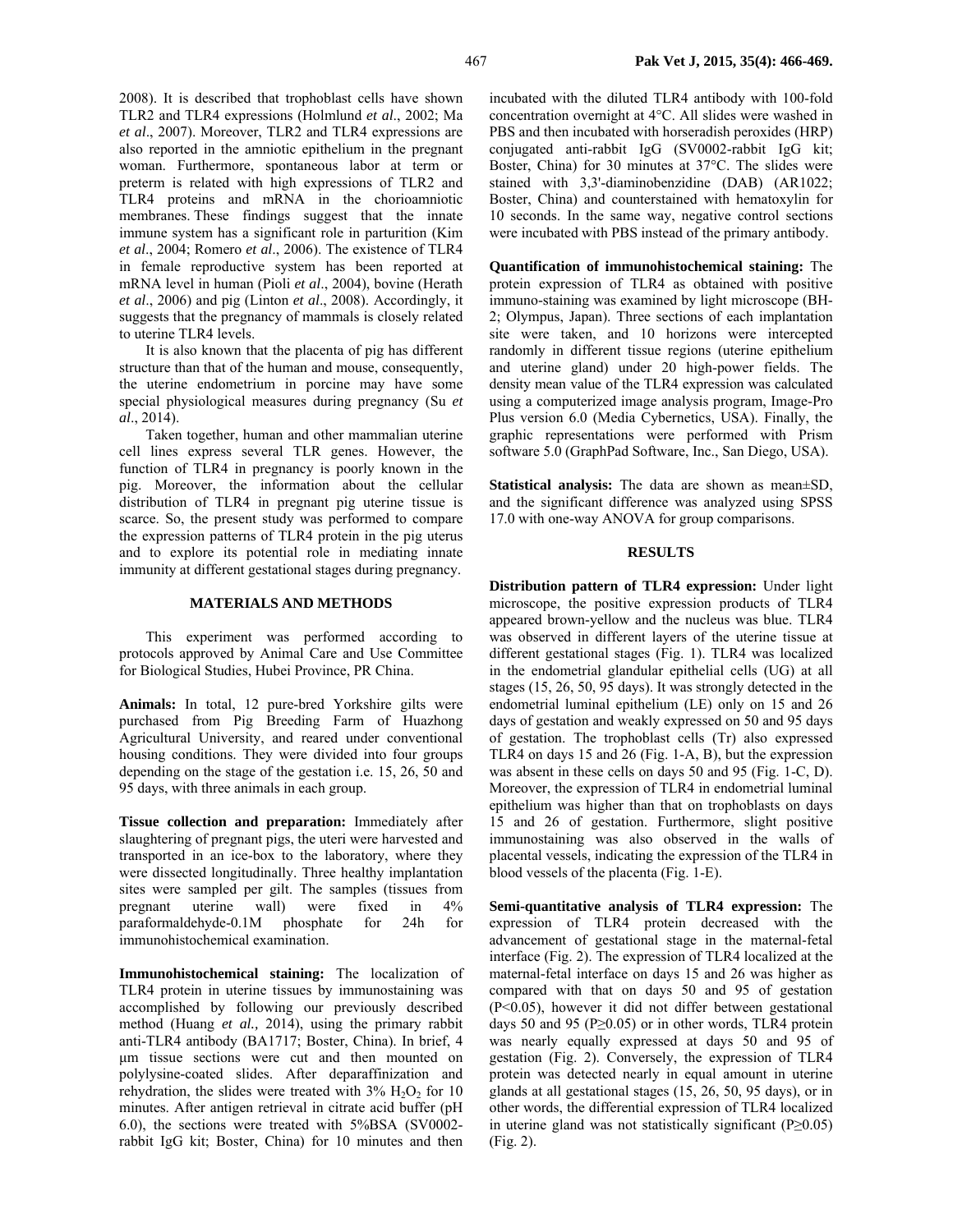

**Fig. 1:** Photomicrographs of the cellular distribution of Toll-like receptor 4 (TLR4) in the uterus of Yorkshire gilts at different gestational stages. TLR4 was expressed in the endometrial luminal epithelium and trophoblasts on days (A) 15, (B) 26, (C) 50, and (D) 95 of gestation. (E) TLR4 Expression in the wall of vessels in the placenta. Scale bars A-D=100µm & E=200µm. (F) Tissue section as a negative control; Scale bar=100µm (Tr, trophoblast cells; LE, endometrial luminal epithelium; UG, uterine glands; V, vessels).



**Fig. 2:** The mean density for TLR4 in the uterus of Yorkshire gilts at different gestational stages. The letters "a", "b" and "c" indicate expression in the endometrium and trophoblast cells at the maternalfetal interface within groups. The letter "A" indicate expression in uterine gland. Different letters indicate significant difference (P<0.05), and the same letters indicate non-significant difference (P≥0.05).

#### **DISCUSSION**

This study revealed a strong immunoreactivity for the TLR4 genes in the maternal-fetal interface cells, such as the endometrial epithelial cells, the trophoblast cells and the uterine gland cells in pigs. Previously, the expression of mRNA for TLR1 to TLR10 was described in the placenta (Girling and Hedger, 2007), however, the cellular expression was only reported for TLR2 and TLR4 in human placenta (Holmlund *et al*., 2002). It seems to be the first time that the expression of TLR4 at cellular level has been reported in the uterus of pregnant Yorkshire pigs in this study.

In the present investigation, it has been shown that the expression patterns of TLR4 were dependent on gestational stages in the pig. Previous studies indicate that different TLRs expressed in the trophoblasts of placenta vary by gestational stages in human (Holmlund *et al*.,

2002; Herath *et al*., 2006), mice (Sun *et al*., 2013), dogs (Chotimanukul and Sirivaidyapong, 2011) and goats (Tirumurugaan *et al*., 2010). During the early stage of pregnancy in pigs, the blastocysts are fixed to the endometrium for initial placentation around days 13-15 (Dantzer, 1985) and the placenta is established around days 26-30 of gestation (Hong *et al*., 2013; Su *et al*., 2014). The early trimester of pregnancy involving fertilization, implantation and placentation could induce series of inflammatory reactions (Kimber, 2005; Mor and Cardenas, 2010). It is proposed that the immune system of both maternal and fetal sides would be active for the recognition, communication, trafficking and repair during the early stage when the allograft invades the uterus (Mor and Cardenas, 2010).

In the present study, it was found that in the early pregnancy, TLR4 was mainly localized in the endometrial epithelium, endometrial glandular epithelial cells and trophoblasts. Previous researches have shown that the TLRs are very critical proteins, which not merely cause the activation of innate immune response but also initiate the enhancement of antigen-specific acquired immune response (Akira *et al*., 2001; Akira and Takeda, 2004). It is reported that stimulation of TLR4 protein leads to the activation of two signaling pathways; MyD88-dependent pathway and MyD88-independent pathway. The former pathway involves the activation of early phase of nuclear factor kappa-light-chain-enhancer of activated B cells (NF-κB) that results in inflammatory cytokines production and the latter signaling pathway causes the activation of interferon regulatory factor3 (IRF3) and involves in the further activation of the late phase NF-κB, finally both of these pathways lead to interferon-β (IFN-β) production and IFN-inducible genes expression (Akira and Takeda, 2004). The high expression of TLR4 during the early stage of pregnancy suggests that the TLR4 within the endometrium is likely necessary for recognizing each other, between the mother and the fetus, which results in successful implantation and the pro-inflammatory responses.

In the current investigation, TLR4 expression was strongly present in the uterine luminal epithelium (endometrium) as well as in the trophoblast cells at early stages of the pregnancy (15 and 26 days). Previously, it has been reported that the endometrium at the start of pregnancy becomes an immunologically privileged site and the grafts can continue to exist without being rejected for extended period of time (Yoshinaga, 2012). Furthermore, the uterine epithelium and trophoblasts communicate through molecular signals to protect the fetus from infection (Koga *et al*., 2009). This indicates that the endometrium of the pregnant uterus not only acts as an implantation site for the developing and growing fetus but also protects it from infection by the activation of signaling pathways through the expression of TLR4 gene.

In this study, we found that the TLR4 expression at the cellular level decreased in trophoblasts and uterine epithelium with advancing gestation in pigs. This low expression of TLR4 seems to result from the regulation of trophoblasts, and it could decrease the immune responses. The above results indicate that TLR4 protein may play a significant role in the growth of the fetus by modulation